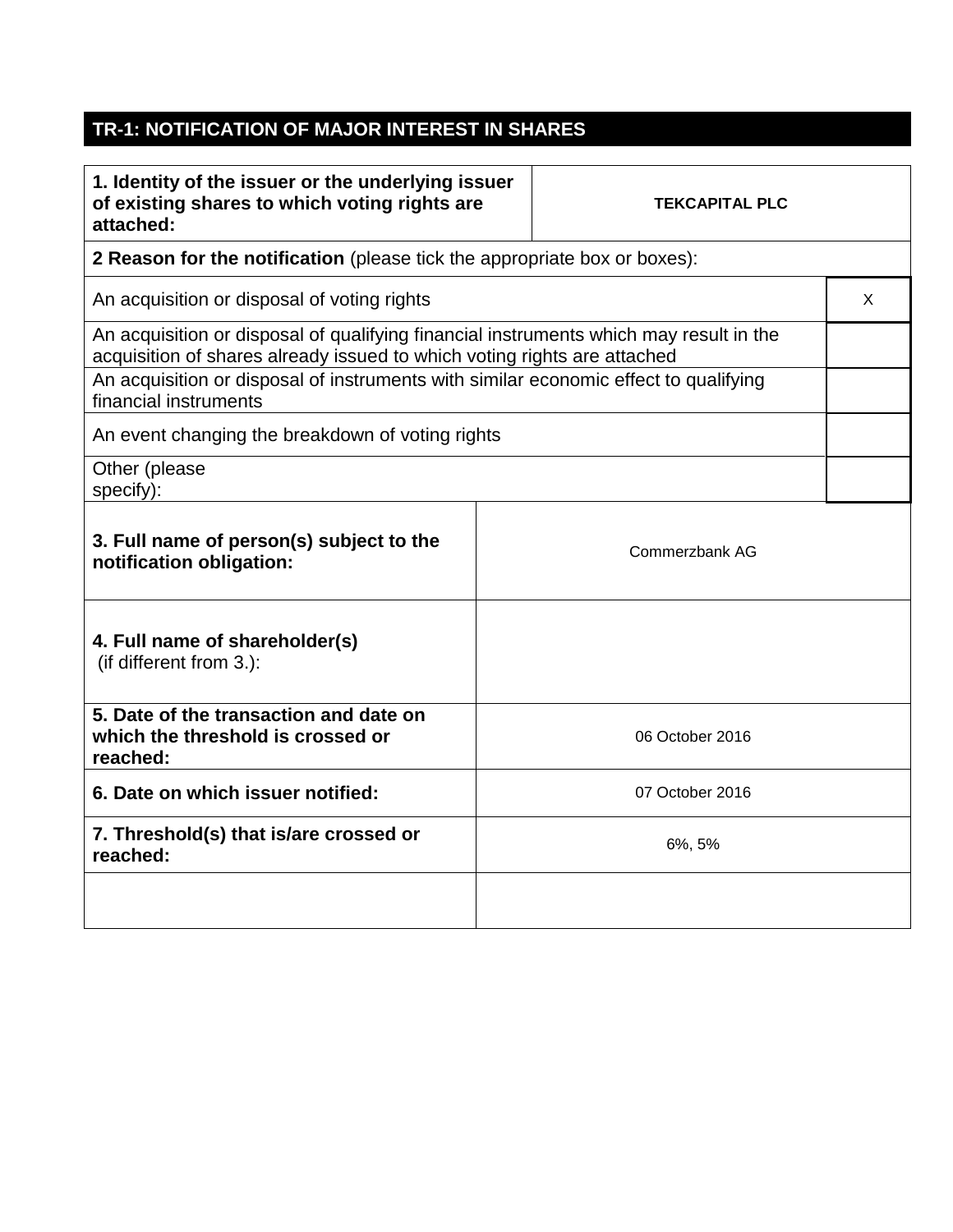| 8. Notified details:                |                                                               |                         |                                                      |                                   |                 |                    |                 |
|-------------------------------------|---------------------------------------------------------------|-------------------------|------------------------------------------------------|-----------------------------------|-----------------|--------------------|-----------------|
| A: Voting rights attached to shares |                                                               |                         |                                                      |                                   |                 |                    |                 |
| Class/type of<br>shares             | <b>Situation previous</b><br>to the triggering<br>transaction |                         | Resulting situation after the triggering transaction |                                   |                 |                    |                 |
| if possible using<br>the ISIN CODE  | <b>Number</b><br>οf                                           | <b>Number</b><br>οf     | <b>Number</b><br>of shares                           | <b>Number of voting</b><br>rights |                 | % of voting rights |                 |
|                                     | <b>Shares</b>                                                 | Voting<br><b>Rights</b> | <b>Direct</b>                                        | <b>Direct</b>                     | <b>Indirect</b> | <b>Direct</b>      | <b>Indirect</b> |
| GB00BKXGY798                        | 2,230,000                                                     | 2,230,000               | 1,370,000                                            | 1,370,000                         |                 | 3,87%              |                 |

| <b>B: Qualifying Financial Instruments</b>           |                           |                                       |                                                                                                           |                       |  |
|------------------------------------------------------|---------------------------|---------------------------------------|-----------------------------------------------------------------------------------------------------------|-----------------------|--|
| Resulting situation after the triggering transaction |                           |                                       |                                                                                                           |                       |  |
| <b>Type of financial</b><br>instrument               | <b>Expiration</b><br>date | Exercise/<br><b>Conversion Period</b> | <b>Number of voting</b><br>rights that may be<br>acquired if the<br>instrument is<br>exercised/converted. | % of voting<br>rights |  |
| N/A                                                  |                           |                                       |                                                                                                           |                       |  |

| $\mid$ C: Financial Instruments with similar economic effect to Qualifying Financial Instruments |                          |                           |                                          |                                                        |                    |              |
|--------------------------------------------------------------------------------------------------|--------------------------|---------------------------|------------------------------------------|--------------------------------------------------------|--------------------|--------------|
| Resulting situation after the triggering transaction                                             |                          |                           |                                          |                                                        |                    |              |
| <b>Type of financial</b><br>instrument                                                           | <b>Exercise</b><br>price | <b>Expiration</b><br>date | Exercise/<br><b>Conversion</b><br>period | <b>Number of voting rights</b><br>instrument refers to | % of voting rights |              |
| N/A                                                                                              |                          |                           |                                          |                                                        | <b>Nominal</b>     | <b>Delta</b> |
|                                                                                                  |                          |                           |                                          |                                                        |                    |              |

| Total (A+B+C)           |                             |
|-------------------------|-----------------------------|
| Number of voting rights | Percentage of voting rights |
| 1,370,000               | 3,87%                       |